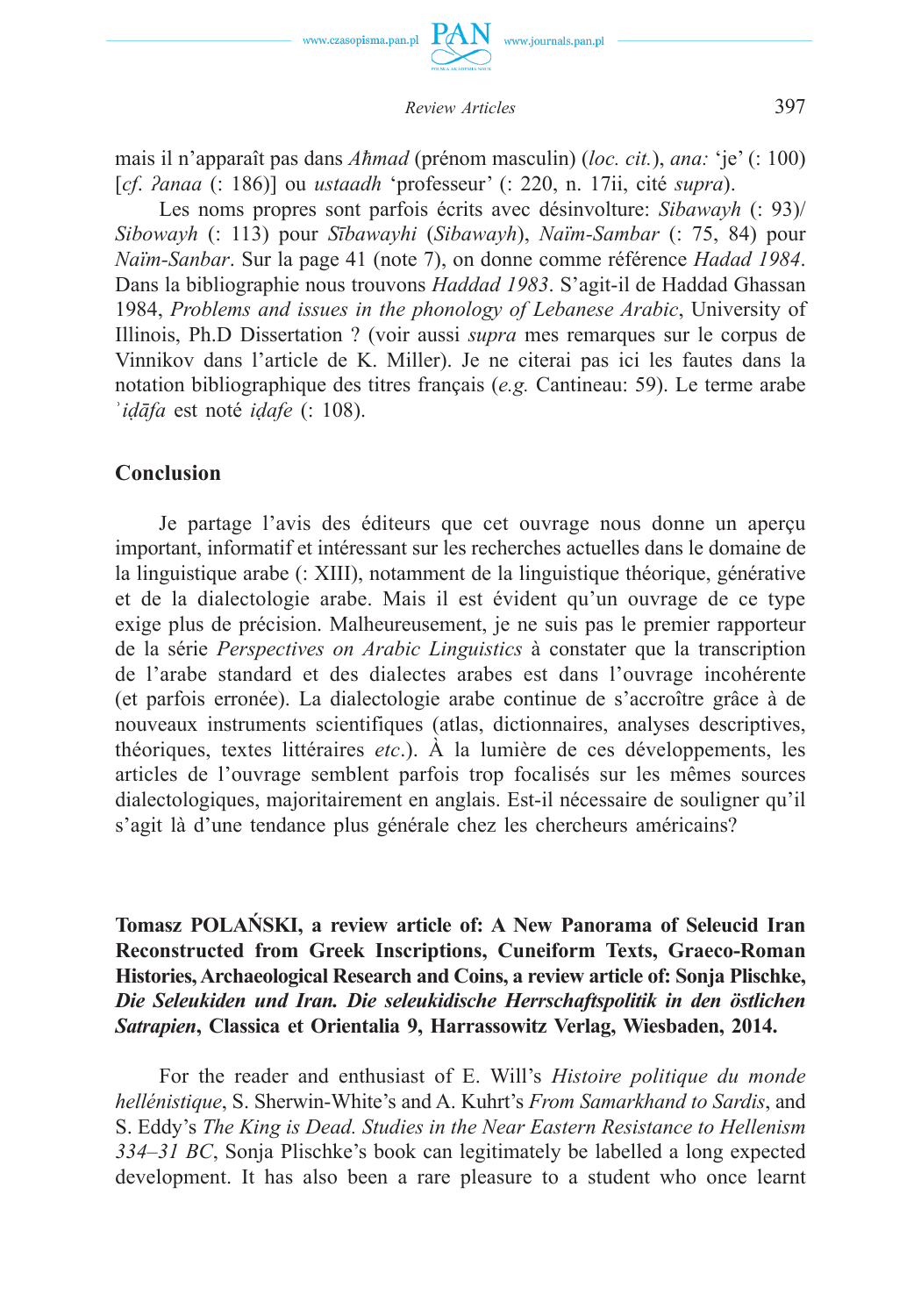

a lot of the Parthian history from the old classic of N. Debevoise, *A Political History of Parthia* (1938) to take Plischke's book in his hands and evaluate the progress in Hellenistic research, its enrichment in facts, changes in inspirations and ideas, and its new approaches and methodologies.

In the first part of her book Plischke offers the reader a vast perspective of introductory and basic problems of the Seleucid Empire, such as its administrative structures, appended with a discussion on historical geography, (pp. 22ff.), on the ethnic history, ethnicity and nomadism (ff. 55ff.), urbanisation and the foundation of new towns, with the addition of a valuable, extensive catalogue of the Seleucid *poleis* in the east of the Empire (pp. 95ff.). Plischke's discussion also covers the Seleucid mintage and numismatics (pp. 139ff.), and the ancestor, ruler and religious cults remarkable for their symptomatic blend of Greek and indigenous – Iranian and Babylonian – ideas (pp. 159ff.). These chapters make a thorough and erudite introduction to the continuous historical narrative which focuses on the political and military history of the Empire from Seleukos I to Antiochos IV (pp. 173ff.).

In her introductory chapters Plischke clarifies some extensive lacunae in the historical narrative for Seleukos I and Ptolemy I. She argues that the Oriental Hellenistic monarchs remained 'nur in geringem Maße im Interesse griechischrömischen Autoren des westlichen Mittelraumes' (p. 6). I think the answer may be more complex. Over a fairly long period of time the Roman invaders destroyed or eliminated a large part of the cultural lore of the Greek Oriental kingdoms, including their historiography, which rivalled the Roman imperial historical propaganda. The Seleucids sponsored their own original historiography and geography, which was indispensable to the rulers of their vast Empire (Berossos, Megasthenes, Patroclos' expedition to the Caspian Sea, as Plischke comments on pp. 46, and 198, cf. her valuable note 176, p. 198; Demodamas' expedition to the banks of the Iaxartes; and Apollodoros of Artemita's *Parthika*, p. 206). The same can be said of the meagre remnants of the original Ptolemaic historiography (Kallixeinos in Athenaios' *Deipnosophistai*, Manetho; *The Diaries* of Ptolemy I, cf. a relevant chapter in the old classic by L. Pearson, *The Lost Histories of Alexander the Great*) – I would also add this book as well as Eddy's monograph to the otherwise thorough and extensive bibliography collected by Plischke. They should have been included at least in the bibliography. The Roman destructiveness also had an impact on the historians of Mithridates VI (cf. the concise and still illuminating study by H. Fuchs, *Der geistige Widerstand gegen Rom in der antiken Welt*, Berlin 1938(!), which is also missing from the monograph's bibliography; cf. Fuchs's developed and modern version: J. Deininger, *Der politische Widerstand gegen Rom in Griechenland 217–86 v.Chr.*, 1971). It must have also played a decisive role in the destruction of the history books compiled by Hannibal's historians, Silenos and Sosylos, who must have been important for the reign of Antiochos III. The scale of the loss in the Hellenistic Oriental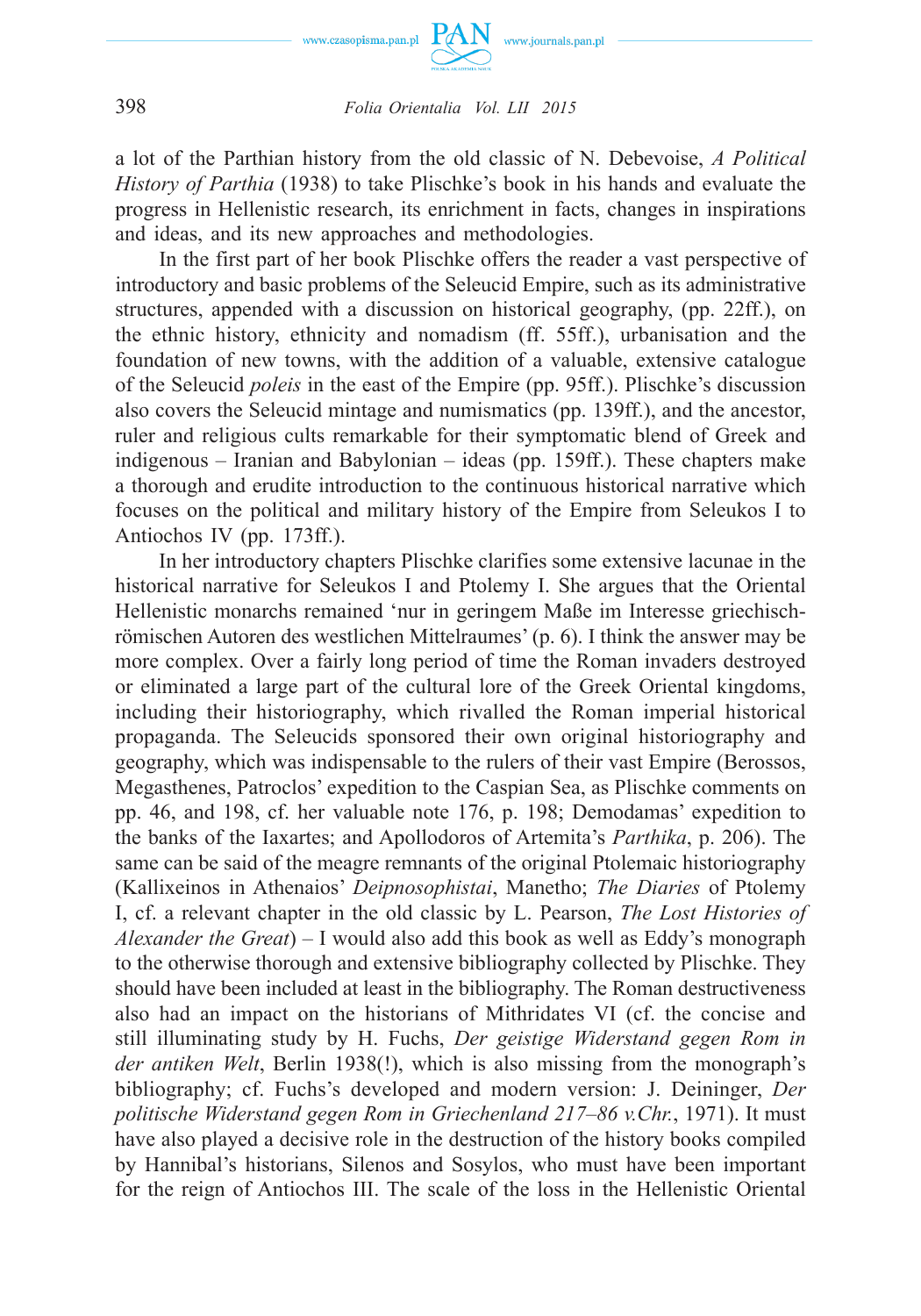

www.journals.pan.pl

heritage has been particularly well documented by the recent rediscovery of the impressive cultural lore of the Orontids of Kommagene, the Iranian dynasty on the Upper Euphrates River. All those independent historiographies were almost completely erased by the 'Western Latin and Roman Greek historiography.' Two great monographs, M. Pape's *Griechische Kunstwerke aus Kriegsbeute und ihre öffentliche Ausstellung in Rom* (1975) and W. Speyer's *Büchervernichtung und Zensur des Geistes bei Heiden, Juden und Christen* (1981), provide an informative insight into the problem. *Habent sua fata libelli* – sometimes a book's glorious promotion or regrettable sinking into oblivion may be ascribed to sheer chance. The Antigonids, who were defeated by Seleukos I and Lysimachos, were in their own turn lucky enough to win the friendship of Hieronymus of Cardia, the best early Hellenistic historian, who focused on the deeds of his lords in his magnificent epic style, attracting the attention of Diodorus of Sicily (*The Library of History* Books 19–20).

On pp. 32ff. the reader will find important remarks on the ruling class of the Seleucid monarchy. Plischke argues that the administrative elite did not consist exclusively of Balkan Greeks and Macedonians, as believed earlier. It also included a relatively large number of Eastern Greeks and native Orientals, mainly Babylonians and Iranians. Plische adduces interesting linguistic material which shows that double Iranian/Semitic and Greek names, e.g. Anu-uballit Nikarchos, Mithridates Antiochos (IV), or Anu-uballit Kephalos, were used at the royal court and by the members of the administrative class. She also refers to an interesting case of variety and exchange of names in one and the same family: Apames and Antiochos (III), the sons of Antiochos II (pp. 44ff.). We know from cuneiform texts, continues Plischke, that the local administrative officers of Babylonia were recruited from six clans (p. 53). In this connection she mentions a number of Babylonian and Jewish families appointed by the Seleucids in Mesopotamia to different administrative posts (p. 52). *The Book of Tobias*  (c. 200 BC) can also be illustrative in this context (see also her apt comment on Oxyartes/Roxana, Spitamenes/Apame, p. 52, on the role played by certain Iranian tribal leaders in Alexander's and the Seleucid administrative structures). Some of her conclusions are worth quoting: 'Die Förderung einzelner ethnischer Gruppen als lokale Eliten ist im Seleukidenreich […] auf ihre exponierte Stellung in achaimenidischer Zeit zurückzuführen […] In Anbetracht der Beobachtung, die sich für die Situation der lokalen Eliten in Uruk und im seleukidischen Babylon festhalten lässt, wird deutlich, dass die Verwaltung […] sich in grossen Teilen aus der lokalen religiösen Führungsschicht rekrutierte' (p. 52).

Now I would like to focus on her chapters which discuss historical geography, ethnicity, and nomadism (pp. 55ff.). She produces a successful section on Bactria (pp. 75ff.) with its panoramic landscapes (Q. Curtius Rufus). Commendation is due to her wide grasp of historical sources (the Edict of Ašoka, the Greek inscription of Aristonax), her insight into the palaces of Ai Khanum with the Bactrian Princess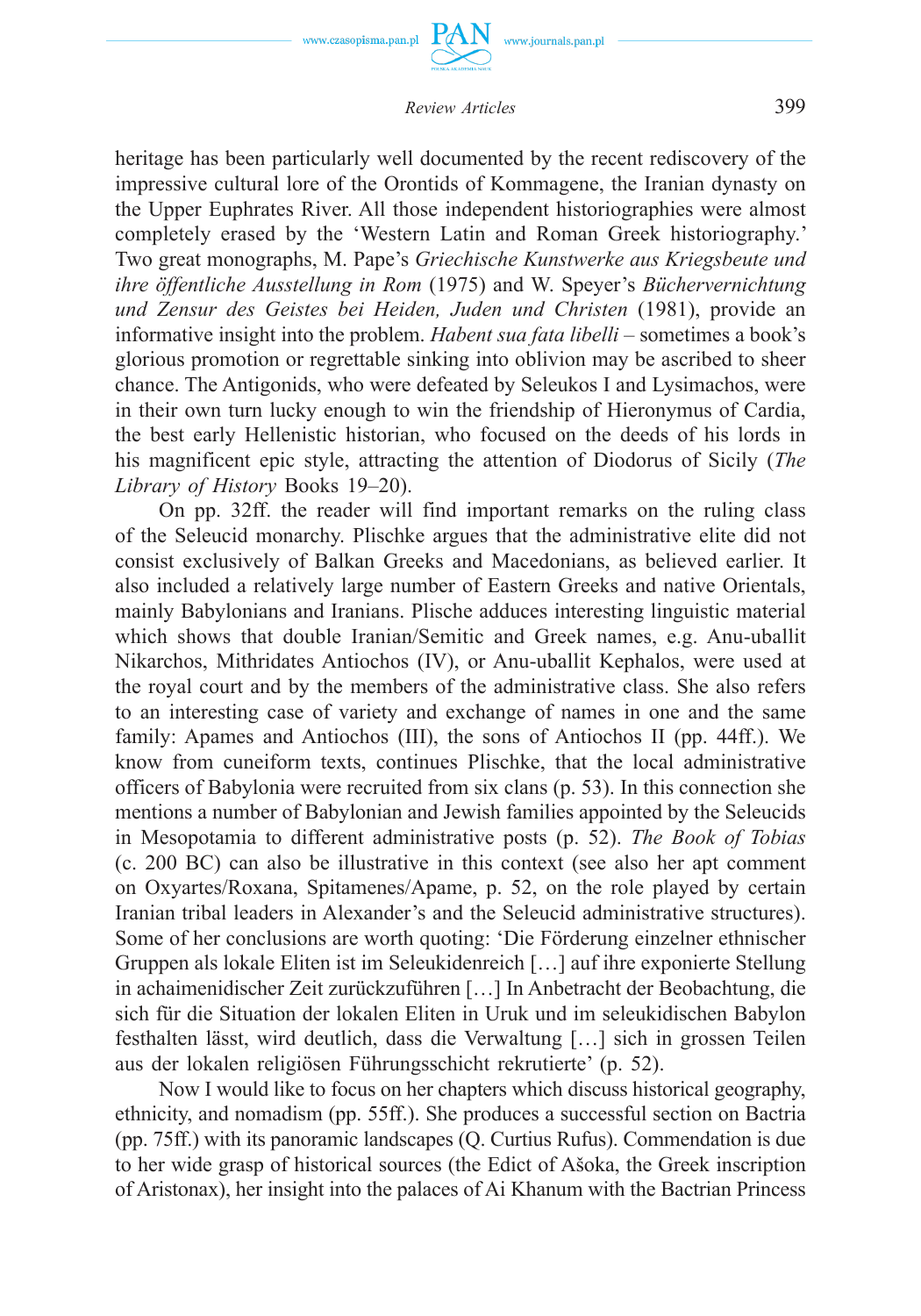

Apame and her son Antiochos as their inhabitants, along with the narrative of Krateros' dramatic struggle against the threat from nomadic warriors, and the fall of Alexandria Eschate, all set in its geographical, linguistic, numismatic and archaeological context. Plischke adorns her narrative with a panoramic description of the green fields, fertile valleys, and vast deserts of Bactria. She draws on Q. Curtius Rufus' history of Alexander (the passage is also cited in Latin!). An elegant passage from Strabo's *Geography* which also refers to the sources of the River Didhla, now in Turkish Kurdistan, is incidentally missing in the German translation (p. 56, n. 276). Aesthetics in our written work is also important. Hieronymus of Cardia was absolutely fascinated by the landscape of Phars with its horse studs and herds of cattle, shady woods, abundant water resources, and its developed agriculture. This part of Iran is also a breath-taking experience for the contemporary traveller as well, with its perennially green valleys, rivers and ponds surrounded by impressive mountain chains and inhabited by a friendly population. Plischke also focuses on Greek and Latin authors who describe the tribes of Western Iran (pp. 58ff.). She argues that the Classical passages reflect the conqueror's perspective. The enemy is presented as the *latro* and barbarian. The Classical authors emphasise 'die Unrechtmässigkeit seines Handelns,' versus the 'Rechtmässigkeit der Aktionen Alexanders' (p. 60). The Classical descriptions highlight 'den Gegensatz Zivilisation–Barbarenland, der sich ebenso in der Beschreibung der Wohnumgebung Höhle-Dorf niederschlägt,' presenting Alexander, who 'als Personifikation einer zivilisierten und gebildeten Lebensform jagt, räubert und plündert nicht, sondern führt militärische… *gerechte* bzw. notwendige Unternehmungen durch' (ibid.). This part of the book reflects the discussion on the standard views of the Orientals in the Graeco-Roman letters (cf. A. Momigliano *Alien Wisdom. The Limits of Hellenization*, with his interesting Iranian chapter – this study is not in the bibliography). The image of the Persian aristocracy in the Greek letters differs meaningfully from the image of the Black Africans, Egyptians, and Semitic peoples (cf. T. Polański, *Ancient Greek Orientalist Painters*, 2002, with extensive Iranian chapters on Roxana, Rhodogoune, Pantheia, and the Persian warriors in the Marathon and Issos/Gaugamela context). The cave metaphor as a synonym for barbarity and primitivism is a *locus communis* in the Greek letters (cf. Homer's cave of Cyclops).

Plischke's synthetic commentary on nomadism in the modern research (Scholz, 1995 and his classification of *Voll-*, *Teil-*, and *Semi-Nomadismus* sounds very interesting, p. 68; Schubert, 2013) and on its image in the ancient geography of Central Asia is good reading. Plischke aptly concludes that 'das Nomadenbild ergibt sich in Ermangelung eigener Schriftquellen allein durch die Brille der griechischen und römischen Autoren' (p. 71).

The catalogue of the Seleucid urban foundations and municipalities has something of an adventurous travelogue to Ai Khanoum, Alexandria Eschate, Bactra, and Shush (pp. 95ff.). It offers a lot of invaluable information appended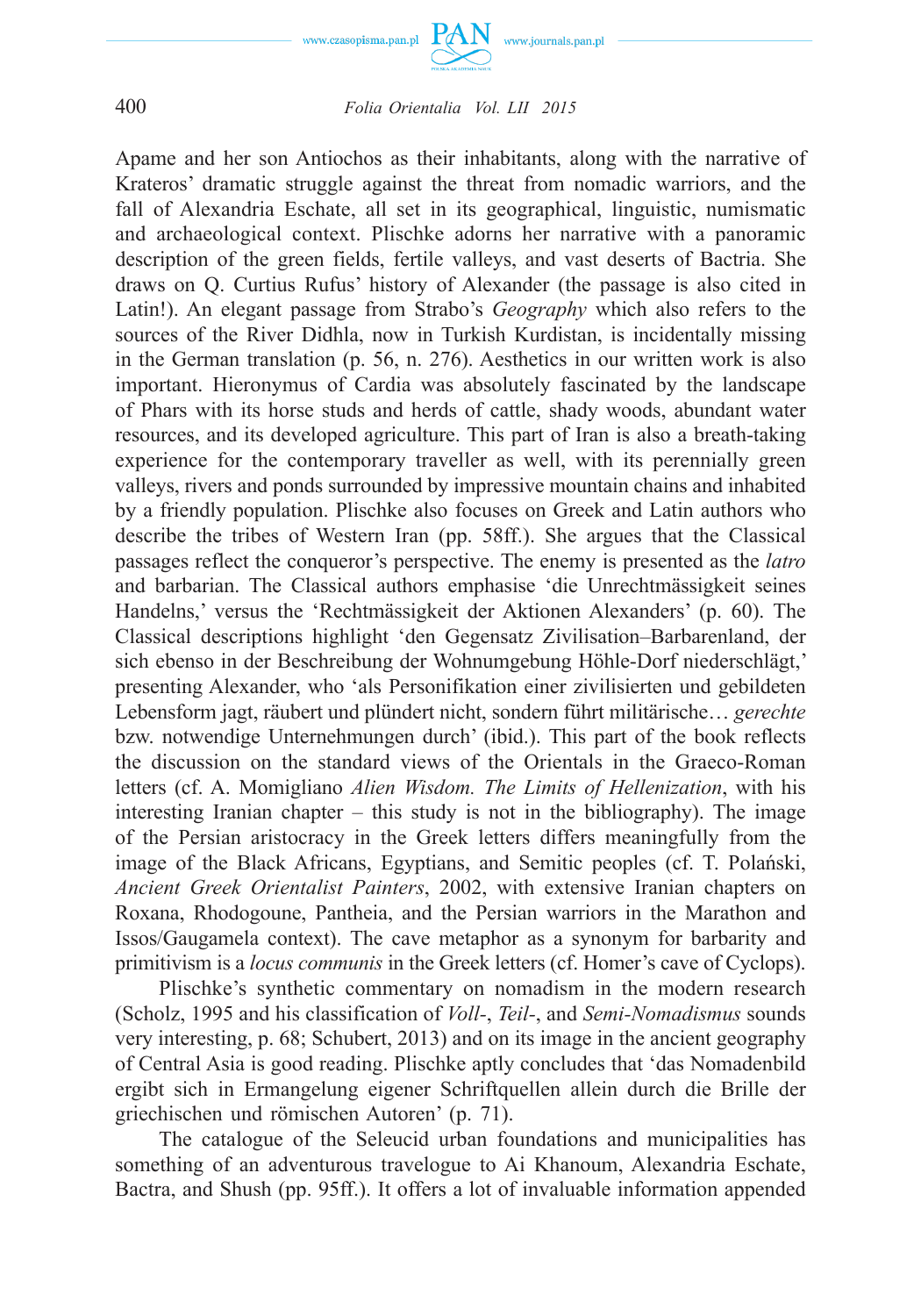

www.journals.pan.pl

with an updated bibliography. The reader will find information about the Greek fleet in the Persian Gulf (Failaka – pp. 97f.), and about the Greek architecture side by side with Achaemenid and local Bactrian edifices in Ai Khanum. Plischke appends this section of her monograph with an interesting reflection on the polymorphous cultural identity of Ai Khanoum which has come to light in the archaeological research (p. 138). She argues that this symptomatic coexistence of indigenous structures with Greek institutions is also present in other urban centres of the Empire, as for example in Susa, Babylon, and Alexandria in Arachosia. Plischke's book reflects the ideology which was once expressed in such a clear and illuminating way by S. Sherwin-White and A. Kuhrt in their memorable book, *From Samarkhand to Sardis.* I do not say this as a criticism: I, too, admire Sherwin-White's and Kuhrt's book. Plischke's extensive and detailed catalogue of the Seleucid *poleis* (pp. 94–139) should have been supplemented with maps and plans. This is particularly requisite when we read her descriptions of the Frataraka Temple in Persepolis (p. 102f.) and of the archaeological site of Ai Khanum with its theatre, *gymnasion*, and palaces (pp. 103ff.). Ai Khanum actually needs to be illustrated with a number of plans. They would have significantly enhanced the value of Plischke's description and commentary. The same can be said of the indispensability of a selection of photos of the most important sculptures, inscriptions, and architectural monuments of Ai Khanum. They are necessary. When we prepare our research expeditions we collect passages from books together with plans of the archaeological sites we are going to visit. A catalogue compiled by a researcher as erudite as Plischke might have been used by prospective travellers if it had been enriched with plans and maps.

The chapters on ancestors and the ruler cult are very inspiring. Plischke refers to Apame, the Bactrian princess and wife of Seleukos Nikator who practised Zoroastrianism. In this context Plischke discusses the cult of Anahita-Artemis in the Frataraka Temple of Persepolis (p. 162). She also describes a votive statuette of Atrosokes unearthed in the temple of the River God Oxos in Bactra. The god himself was indigenous, the worshipper's name was Iranian, while the inscription was Greek (p. 164, cf. Lindström 2005). Plischke supplements this with the interesting example of the Zeus-Ahuramazda (Zeus-Mithra?) temple in Ai Khanum, which she dates to the reign of Antiochos I (p. 115). In a separate chapter on the origins of the Seleucid ruler and ancestor cult she expresses the opinion that the rites were inspired at the earliest by Antiochos III himself immediately on his return from his Oriental military expedition, that is circa 205 BC (p. 166). She also adds three new inscriptions to her evidence, which speak of the Seleucid royal cult in the making, namely of the ruler cult of Laodike, Antiochos III's wife. These inscriptions were found in places as distant from each other as Laodikeia in Media, Kermanshah, and Erize in Phrygia. Plischke dates them to 193/2 BC (pp. 280ff.). Since my first visit to Kommagene, Kara Kuş, Arsameia on the Nymphaios, and Nemrud Dağ

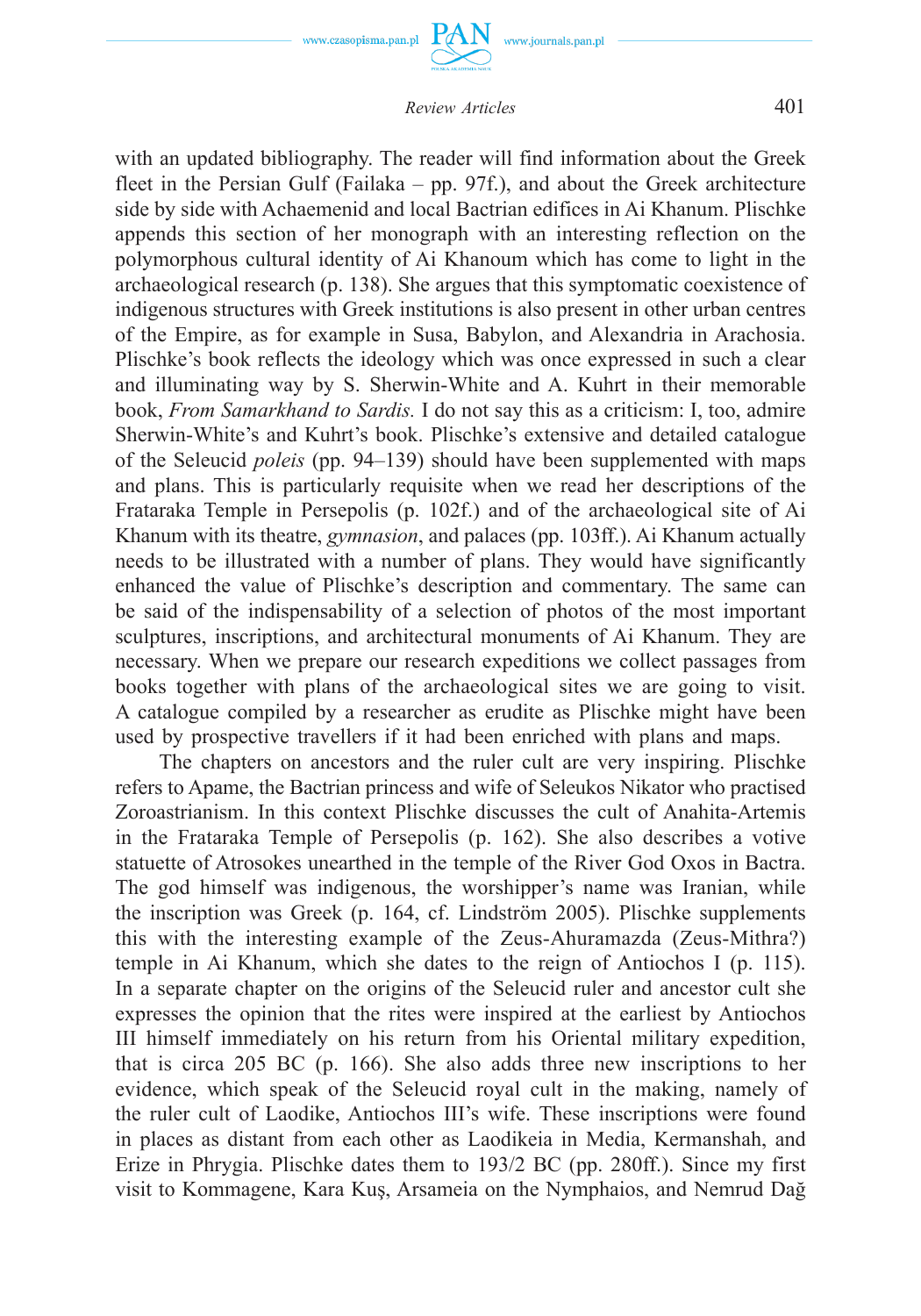

(2005), I have been looking for analogies to that intriguing blend of Iranian and Greek gods worshipped by the Orontids, and in particular by Antiochos I Epiphanes (Zeus/Oromazdes, Apollo/Hermes/Mithras, Heracles/Varatragna). Inspired by the archaeological sites of Kommagene, the books by H. Dörrie (1964) and H. Waldmann (1973), and Strabo's impressive description of Amaseia in Pontus, I ventured on my next expedition to Amasia and Komana Pontica (2013). Ancient Amaseia is unfortunately only a name, while Komana is a scenic well-watered, fertile, agricultural valley. Nothing at all compared with the richness of the archaeological sites in Kommagene on the Upper Euphrates and the local museums, the best of which is undoubtedly the ultramodern Museum of Gaziantep. Antiochos VIII and Cleopatra Thea's daughter Laodike married Mithridates I of Kommagene and became the Queen Mother of the Orontids. The religious analogies between Kommagene, Pontus, and Seleucid Iran are striking. This chapter of Plischke's book (pp. 280ff.) has made it clear to me that the kings of Pontus and Kommagene constructed their dynastic Iranian/ Greek religions and their ancestor cults on the cultural patterns created by the Seleucids in Iran and Central Asia.

From p. 173 on *Die Seleukiden und Iran* provides a continuous historical narrative which focuses on the political and military history of the eastern part of the Empire from Seleukos I to Antiochos IV. Like many other scholars of Graeco-Iranian history, Plischke does her best to reconstruct the early ethnic and political history of the Parthians and the Parthian monarchy. Like many others, she complains about the poor and ambiguous literary tradition which can be collected from the Graeco-Latin letters (p. 209). She points out that the Classical tradition was burdened with anti-Parthian prejudice concocted by contemporary Seleucid and later Roman authors (p. 209). In this predicament she wisely turns to C. Lerouge, *L'images des Parthes dans le monde Gréco-romain* (2007) and her critique of Strabo's Parthian account, and subsequently resorts to Sundermann's linguistic studies on East Iranian borrowings in Parthian (1989), which is one of the West Iranian dialects. Sundermann's work suggests an itinerary the Parthians might have traversed before they eventually settled in Parthyene. In this context Plischke aptly observes that the Graeco-Roman letters were strongly influenced by literary commonplaces, standard views and images of foreigners. For example, she inculpates Arrian's historical books, which are 'stark von literarischen Topoi durchsetzt' (p. 211). She argues that the story of Pherecles, the Seleucid satrap of Bactria who was murdered by two brothers, of whom one had allegedly been sexually abused by the satrap, is strongly reminiscent of the popular Herodotean narrative of Harmodios, Aristogeiton and Hipparchos. And the five accomplices of Arsakes and Tiridates are only too similar to the heroes of the conspiracy of six against Kambyses, she also aptly observes. In addition the Arsacids shared the same myth with other Hellenistic Oriental dynasties – Achaemenid descent (cf. Armenia, the Orontids of Kommagene, the kings of Pontus), which makes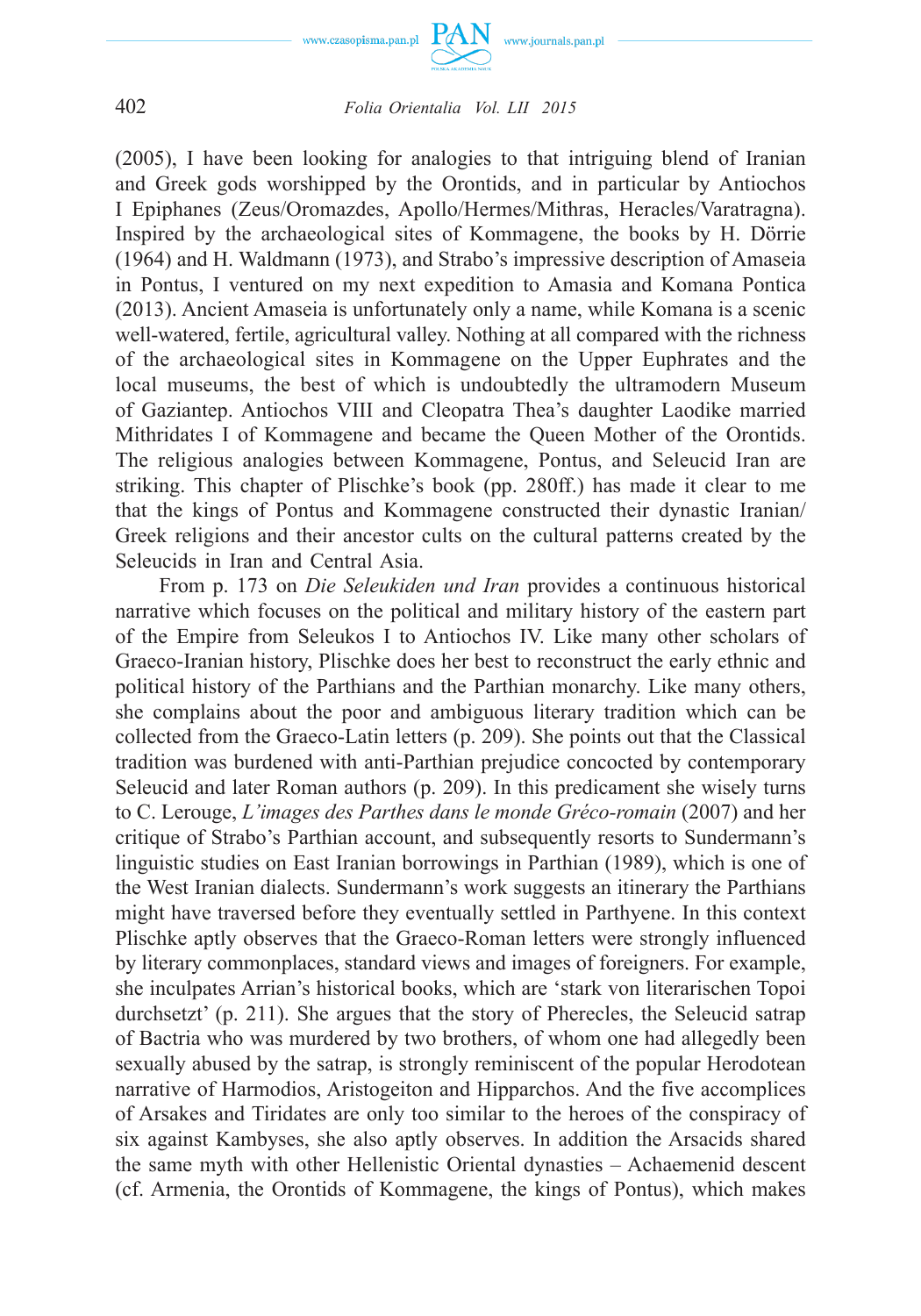

www.journals.pan.pl

their early history nothing more than a tribal and dynastic legend. Plischke is cautious and judicious in the selection of arguments for her discussion, as her treatment of the early history of the Arsacids shows. How far have we gone from the book by Debevoise (1938) as regards the early Parthian history? 'Our few authorities differ widely from one another as to who they were and whence they came' (Debevoise 1938, p. 1). 'Love of the hunt,' Debevoise continued, 'extensive use of the bow, especially as a weapon on horseback, are all suggestive of the nomadic […] of the steppe country' (ibid p. 2). Next Debevoise adduced the story of two brothers who led a revolt against Andragoras, the satrap of Antiochos II (before 247 BC), and pointed to variations of this basic story in the historical books of Arrian and Justin, and in Photius' and Syncellus' lexica. We are still left with Justin the poor epitomator of Trogus, and his account of world history compiled for the purpose of edifying members of the Roman ruling class, and in particular those of them who were soon tired of reading and any serious intellectual effort.

Plischke develops parallel analyses of cuneiform texts, Greek inscriptions and Graeco-Roman historiographic sources. In particular her focus on the Greek epigraphy which can be observed throughout the book is worthy of a Hellenic scholar's praise. For example Aristonax' Greek votive inscription from Kandahar  $(3<sup>rd</sup> / 2<sup>nd</sup>$  century BC) and the Ašoka edict have prompted her to embark on an interesting discussion on the spread and influence of Greek in Arachosia (p. 75). Her exact and sound methodology can be seen, for example, in her chronological calculation of Antiochos III's rise to power and the end of his reign, for which she uses cuneiform chronicles, royal lists, and the Thucydidean principle of probability (p. 242: cf. her exact chronological reconstruction of Antiochos II's rise to power and the chronology of his reign, pp. 272ff.). The same can be said of her identification of the sons of Antiochos III (Antiochos, Seleukos (II) and Mithridates/Antiochos IV). In this instance she draws on a Greek inscription from Heraclea Latmos (p. 244), a scenic archaeological site in Caria. Before I read her book I had concurred with the traditional view which said that 'die Regenschaft der ersten beiden Seleukiden sei als die glückliche Zeit des Reiches zu bezeichnen, während mit Antiochos II. der Abstieg begonnen habe' (p. 221). Plischke argues, and for good reason, that the disintegration process did not start until a series of setbacks suffered by Antiochos' successor Seleukos II in the war with Ptolemy III, and also as a consequence of the fratricidal war between Antiochos Hierax and Seleukos II, and the latter's defeat in the Battle of Ankyra.

I find it interesting that a person as young as Dr. Sonja Plischke understands the principles of a power struggle so well. Here are some examples: a comment on Molon's rebellion: 'Bei dem Aufstand handelte es sich somit nicht um eine antiseleukidische Bewegung der Indigenen, […] sondern […] um die Ambitionen eines seleukidischen Funktionärs, der seine Untergebenen zu seinen Zwecken zu instrumentalisieren suchte' (p. 252: cf. Schmitt 1964). In another section of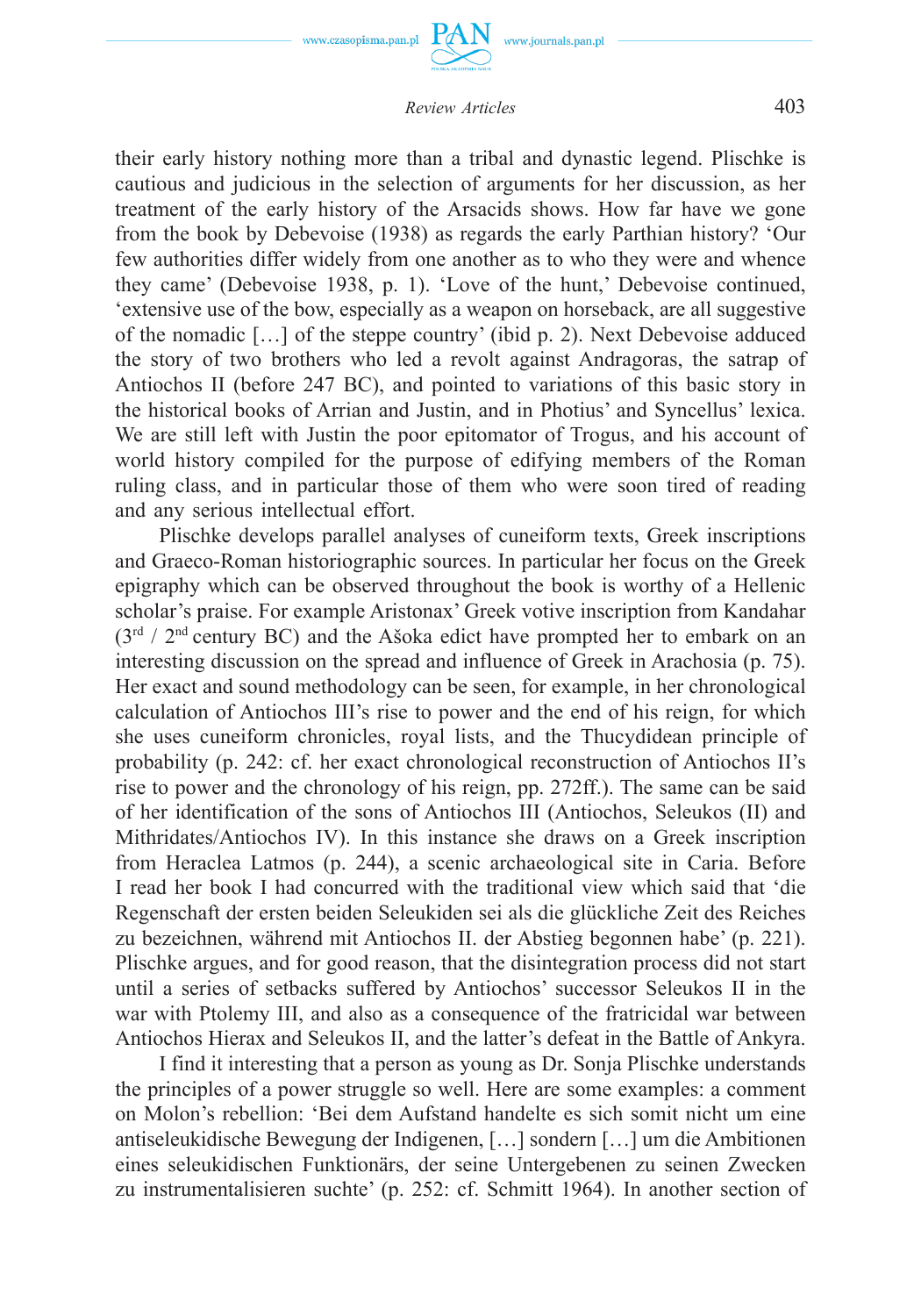

her monograph Plischke discusses Molon's coronation (corroborated by his coin issue) and Polybius' intriguing failure to mention this fact. She concludes that Antiochos III managed to cover up this embarrassment so well that Polybius never learnt that Molon was actually crowned in Iran (cf. Schmitt 1964). She also refers to Hermeias' murder as the outcome of hostile intrigues at the royal court, and comments on his ordeal as follows: 'eine Tatsache, die eher dafür spricht, dass seine Gegner Verfehlungen des Hermeias *erfinden* mussten, als dass er tatsächlich eine Gefahr für das Reich und die Dynastie dargestellt hatte' (p. 263). Hermeias was actually not a danger to Antiochos III and his monarchy. He was a gifted military man and administrator who fell victim to his enemies' intrigues. In 294 BC Seleukos I divorced Stratonike, the daughter of Demetrios, who was obviously Macedonian, and married his ex-wife off to his son and future heir Antiochos I. The event inspired one of the best-known and most celebrated romantic love stories of the Classical letters (Lukian of Samosate, Appian, Plutarch). Plischke explains it in purely political, down-to-earth terms (pp. 195f.). Antiochos was the son of Apame, the daughter of Spitamenes, an influential local leader from Central Asia. The Persian princess Apame could win the support of the Iranian aristocracy for her son. Seleukos divorced Stratonike and remarried her to his son to avoid the risk of a power struggle within the royal family in the event of his death and Stratonike having a male descendant by the king. Seleukos sent the young couple to the East where Antiochos was viceroy for the Eastern part of the Empire. 'Antiochos war für dieses Amt prädestiniert wie kein Anderer,' Plischke concludes (p. 196).

From the very outset of my reading Plischke's monograph I was looking forward to pages 265–279: the Anabasis of Antiochos III. I think it may be interesting for the reader to compare two narratives of the Anabasis: E. Will's epic, literary account which followed the best traditions of the Classical historiography on the one hand, and Plischke's exact, cautious, detailed reconstruction which offers the reader numerous alternative interpretations. Will had a better grasp of the Graeco-Roman historiographic sources and gave a better critique of them. He said quite plainly that we have only one citation from Polybius' more extensive account of the Parthian chapter of Antiochos' Anabasis. Polybius' full account is no longer extant. It can only be supplemented by the unreliable and ambiguous passage from Justin's epitome (Will 2, 1967, pp. 47f.). Will also drew the reader's attention to the fact that we learn about the Bactrian campaign exclusively from two incidentally preserved passages in Polybius. However, these passages refer solely to the very beginning of the campaign and then jump to the very end. Consequently we know very little about the course of the military expedition as a whole (Will 2, 1967, p. 49). Will's story of the year-long siege of Bactra (Zariaspa), of which we actually know very little, gives a better view of what could have happened. Will inferred that the area under siege must have been large ('une ellipse […] d'un kilomètre; les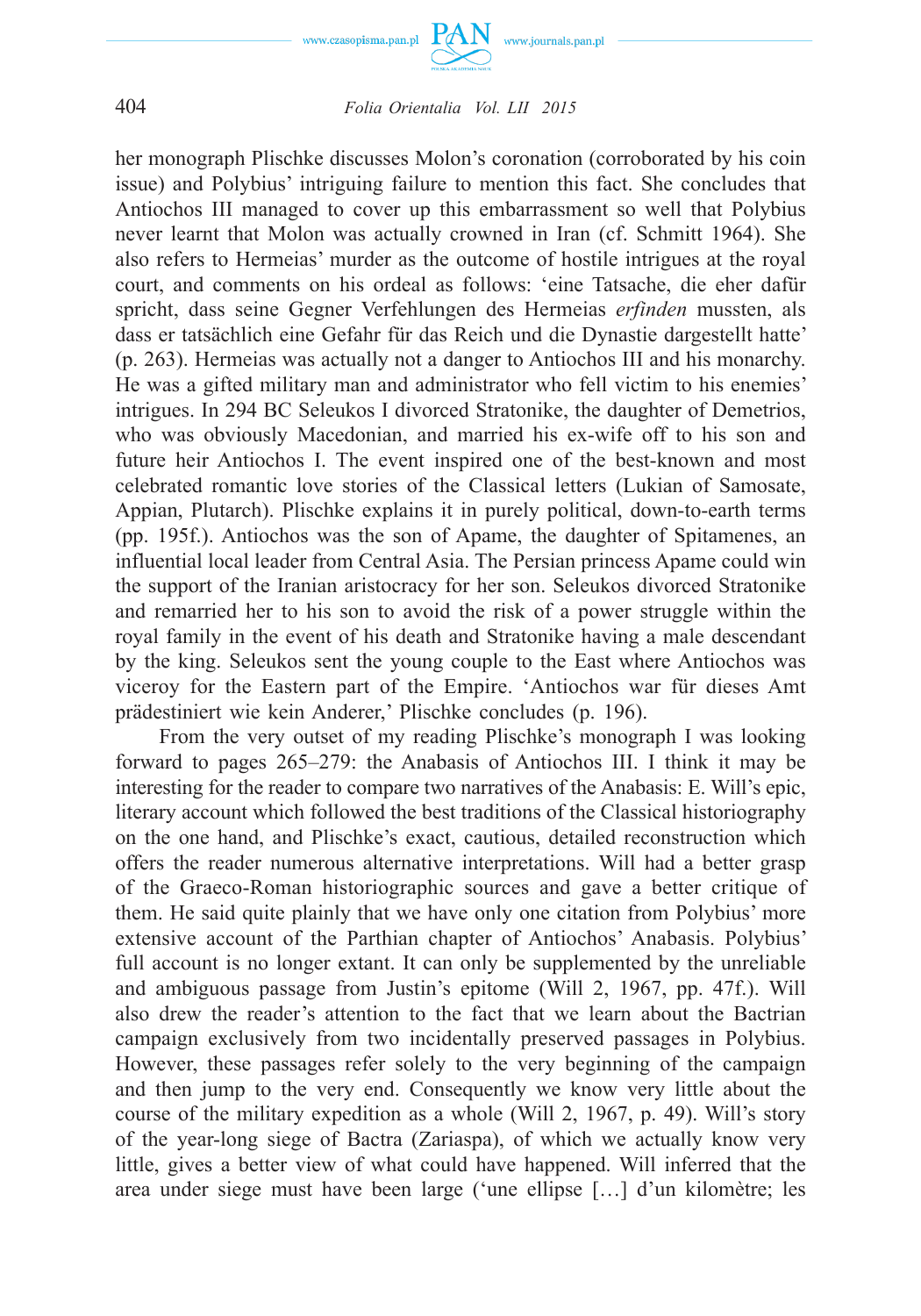

www.journals.pan.pl

lacunes dans le système obsidional,' p. 51). Plischke passes over the military aspects superficially and focuses on the diplomatic solution negotiated between Antiochos III and Euthydemos (pp. 272ff.). Will's synthetic discussion of the Anabasis' Indian chapter provides a better introduction to the wider historical context of Antiochos' expedition. He drew the reader's attention to the latter scions of the empire of Maurya, and particularly to Sophagasenos, a late and weak successor of Ašoka, a once powerful king (Will 2, 1967, p. 51f.). His account of the last chapter of the Anabasis is also more comprehensive as regards strategic and economic aspects. The great French historian, archaeologist and Orientalist commented on Antiochos' long march across the Iranian plateau and his successive expedition to Gerrha. Will explained Antiochos' intervention in the region of the Persian Gulf as a consequence of Seleucid – Ptolemaic economic rivalry along the trade route which led from Gerrha via Petra to Egypt (Will 2, 1967, p. 54). But now Plischke, with her usual expertise, produces a lot of important information based on her numismatist and Greek epigraphic erudition. She attracts our attention, for example, to three Greek inscriptions which refer to the late phase of Antiochos' Oriental military expedition (p. 276; *OGIS* 231–233). They come from Magnesia on the Meander and document two letters dispatched by the king to the city council of Magnesia and its ensuing edict. These letters are evidence of relations over a large distance between Antiochia in Persis and Magnesia on the Meander, and incidentally document Antiochos III's skills in ruling over such vast territories of Western Asia from Phars to the Aegean shores of Asia Minor. The handling of Greek epigraphy and numismatics is a real asset in Plischke's monograph (cf. e.g. her chapter on the coins of Euthydemos, pp. 276ff.).

The book is extensive enough to justify the lack of an expected final chapter on the Anabasis of Antiochos VII Sidetes. But I would have loved to read such a vital appendix to her work on the Seleucids in Iran. Sonja Plischke's scholarly acumen predestines her to write such a chapter to round off her Seleucid studies.

Let me add at the conclusion of my review that Plischke's work offers numerous references to important studies, monographs, anthologies and papers. I have benefited from her thorough and professional bibliography. It is one of the strong points of her book. I am also grateful for her original Greek and occasionally also Latin quotations in the footnotes, without leaving the reader exclusively with German translations (cf. e.g. Polybius' and Strabo's citations, p. 56; Polybius p. 260, n. 631).

Minor Greek corrections: erroneous quotations on p. 273, Pol. 11,34,8: ὃν (sc. Demetrios the son of Euthydemos) ὁ βασιλεὺς (sc. Antiochos III) ἀποδεξάμενος, καὶ νομίσας ἄξιον εἶναι τὸν νεανίσον βασιλείας καὶ κατὰ τὴν ἐπιφάνειαν καὶ κατὰ τὴν ἔντευξιν καὶ προστασίαν. On p. 267, Pol. 10,29,1: